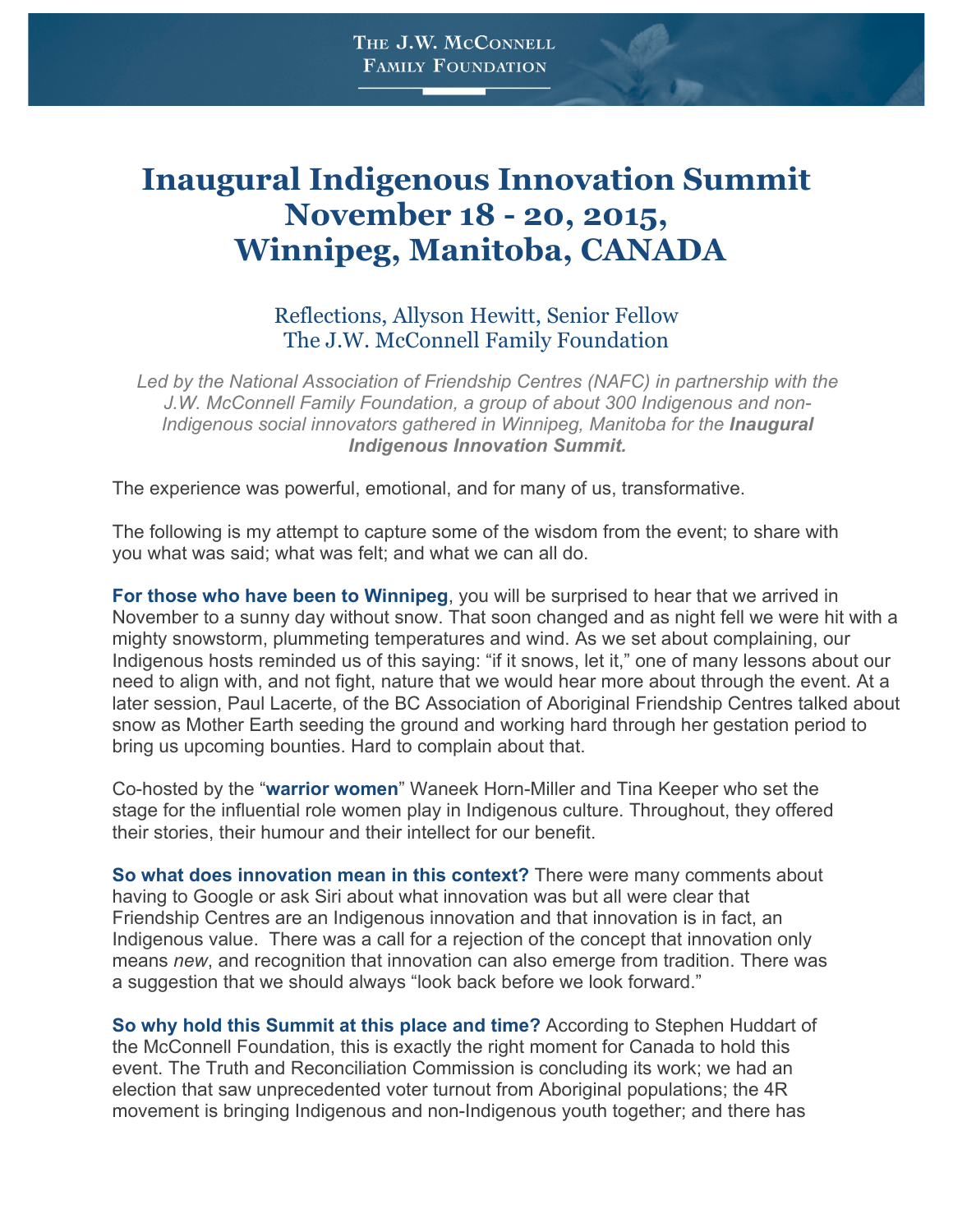been an important declaration from Canadians for a New Partnership. He also noted that Winnipeg is the birthplace of Reconciliation Canada.

If there was one theme that was present it was the profound, intergenerational impact of residential schools. But instead of simply accepting this tragedy, we heard stories of reclaiming the language of "warriors" which many prefer to the more often used "survivors."

**The introductory session on social innovation** started with Paul Lacerte, who outlined the disturbing statistics we all know: Indigenous children have a 50% graduation rate; they are over-represented in jails; in suicide statistics; and in the numbers of kids in care. He called for a "new medicine" that values Indigenous culture and "ways of knowing and being" to move beyond simply surviving. And to recognize that loneliness is a plague that we are experiencing, but with a strong connection to our ancestors and to the land, we need never feel alone.

Stephen also spoke of how the **Truth and Reconciliation Commission** (TRC) "unsettled the settler" and of the value of the grandmother in Indigenous culture. He then linked this to social innovation by outlining the "Social 8," which includes: social innovation, social entrepreneurship, social finance, social technology, social labs, social media, social education and social space.

As one example of **where innovation is needed**, he spoke about the challenge Indigenous populations face in getting a mortgage, and how there is work underway to launch an Indigenous Bond.

We heard from project leader Diane Roussin about the **Winnipeg Boldness Project** (WBP) and the work they are doing to bring the whole self (head and heart) to their child-centred work in Pointe Douglas in Winnipeg's north end. In explaining that their work is designed to benefit all in the community, Diane was clear that "Indigenous knowledge works for all." This reframing of the narrative was a theme that ran throughout the event, as was the use of humour, connection to spirituality, emotions, passion and physical connection, with the value of relationships placed above all else.

We heard from Cheryl Rose about her work in **social innovation education** at the Waterloo Institute for Social Innovation and Resilience (with the apt acronym, WISIR), the amazing work with the Haida Gwaii Higher Education Society and the opportunity to join the second cohort of the Getting to Maybe Social Innovation Residency held in Banff, Alberta.

I spoke about **social entrepreneurship** and the movement of both charities and forprofit organizations to the messy middle of making money and making impact, and about definitions of **social entrepreneurs** that include thinking big and valuing the assets of the people you are working with.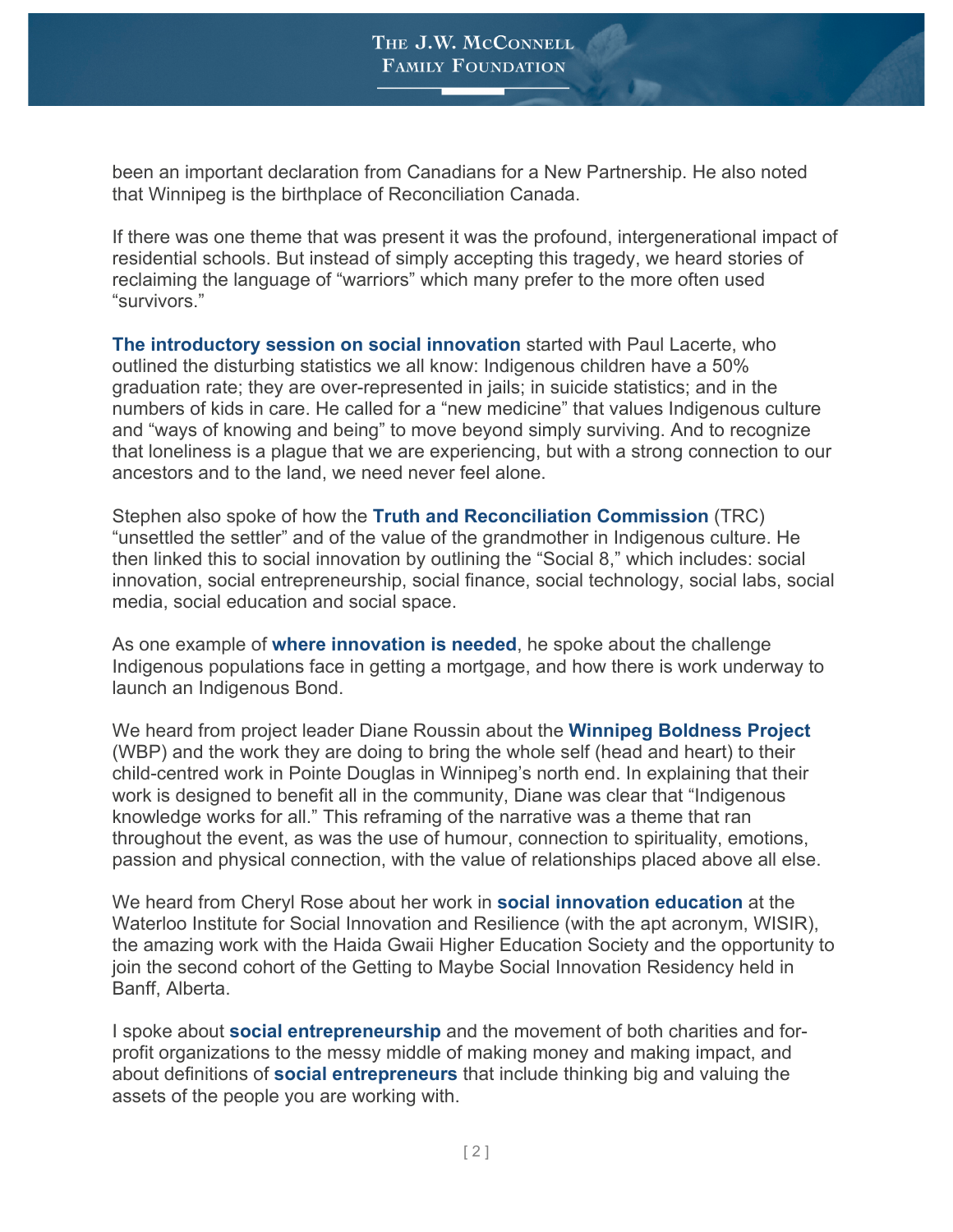I also talked about how **social tech** can feel overwhelming but when it works well it is all about relationships and storytelling two facets that have already emerged as Indigenous values. I also issued a call for support of the UN Declaration on access to the Internet as a human right.

Aaron Good of **Innoweave** spoke about innovation as **new ideas to make things better**. Although a little change is good, big change is a lot better. He also noted that in this space we are learning and adapting as we go and it is all really about hard work.

In one of the most powerful sessions, a group of three young women joined two Elders – Maria Campbell and Dave Courchene – on the stage to discuss **Intergenerational Innovation.**

**Elder Maria Campbell** stressed the importance of knowing where you are from, of knowing your language and your culture, and emphasized that home is in fact where we are – and that place is important. She urged the youth to "find a grandmother," and to keep connected to the land. We need to be respectful, kind, generous and compassionate with each other as our true identity comes from our interactions with others.

**Elder Dave Courchene** spoke of Indigenous people as free, independent leaders of their homeland and that no one can speak on their behalf but them, and of the importance of valuing mentorship and that true success is about values. His advice on how to support young people: tell them the truth.

**The young women on the panel,** who all spoke in their home language, spoke of being determined and careful, of believing they can do what needs to be done. They spoke of the importance of placing the spirit and the creator at the centre of their efforts to lead a good life.

They reflected on the challenge of both honouring and moving beyond the TRC and of their desire to move from "intergenerational trauma" to "intergenerational love," which they see as the path to resilience. They were advised that strength comes from walking the same path as others.

**They questioned how they see themselves**, of understanding what happened to them, of what was wrong with them and how "to learn about self is to understand the pain and history" but to move on from the long painful history to get beyond victimization.

The Elders also indicated **that the settlers who came to Canada became victimizers** and their approach was all about separation: men from women; parents from children; everyone from the land.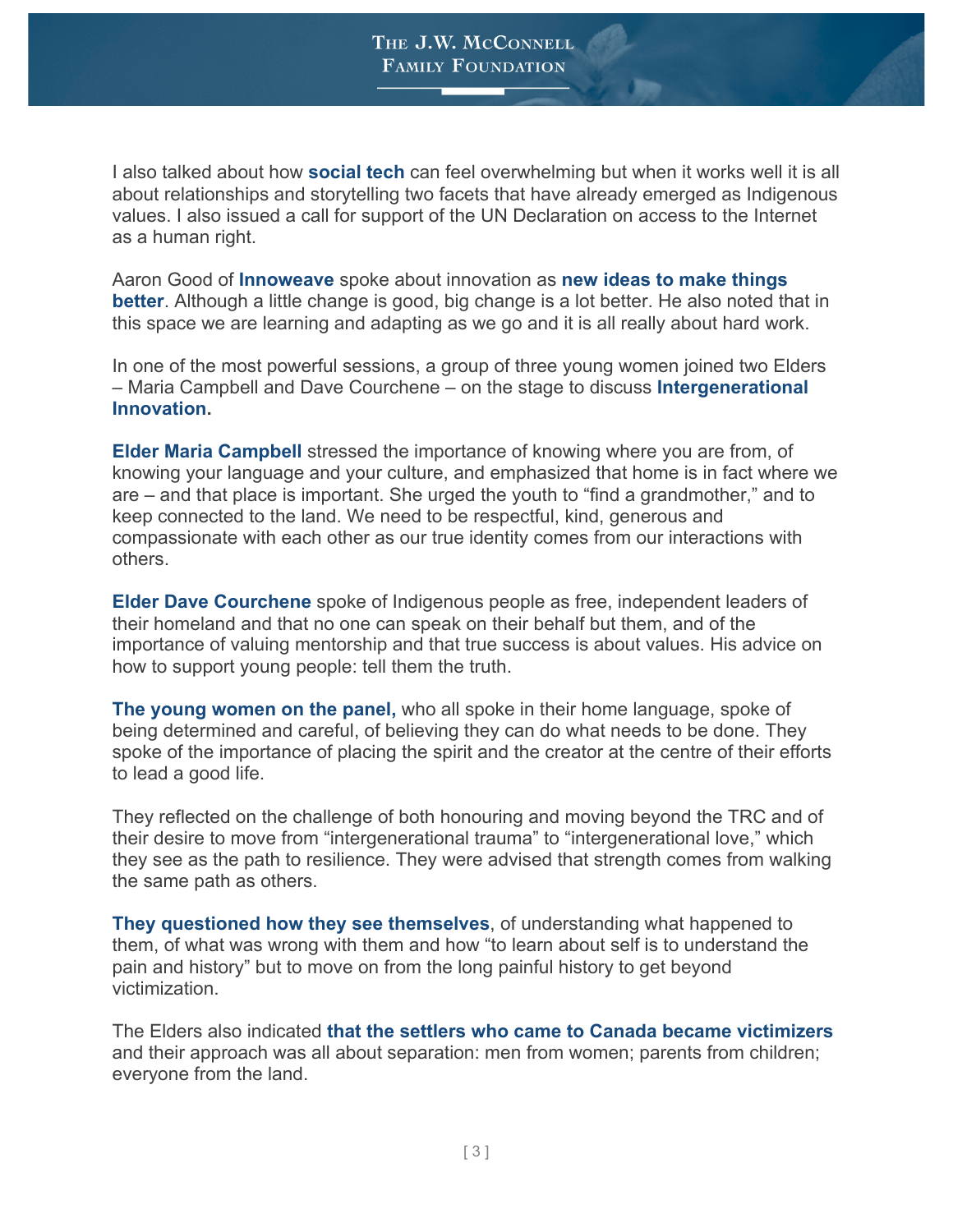In another example of **reframing the narrative:** to remind people of how honoured children are in Indigenous communities, the Elders encouraged the young women to "learn to live like a (momma) bear." With 11,000 Indigenous children currently in care, there has been a massive failing in the system, but now is the time to "take back their stuff."

Finally the young women spoke of their **desire to reconcile with the spirit**, that we are all connected, that Indigenous people need to get beyond the world view on the reservation but ultimately they all have it inside them to succeed.

Waneek, our co-host, reminded the room that they are **"descended from the best of the best**" and she suggested one trick for getting beyond lateral violence is the practice gratitude and giving 10 compliments a day.

Back in the **Winnipeg Boldness Project Lab** we scanned pictures and indicated whether or not we thought they were consistent with Indigenous values. It caused wonderful discussions to emerge.

The Boldness project is seeking to encourage participation in the **Canada Learning Bond**, which can contribute \$2,000 for each child towards their education. Approximately 2,500 children have already been signed up in Winnipeg's north end but over 10,900 are eligible. **The problem**: kids and their families don't believe postsecondary education is an option for them. To address this, the Boldness project looked at other places where this may have worked and they found the Indiana Promise, which is promoting the belief that all kids want and are worth a postsecondary education. This is described as one of their "proofs of possibility."

**In a summary of day one** we heard that intergenerational approaches are at the core of innovation; that we need a common vision before coming up with new solutions; and, as an example of progress, that the University of Winnipeg just made taking a course in native studies a pre-condition for graduation.

Ultimately we were directed to always remember who we are doing this work for.

As **day two** got started, Tina Keeper set the tone by claiming "we have been through the toughest part of our journey." Given that many of the discussions may bring up new memories or reactions, the audience was advised to seek an Elder or another trusted person in the audience.

In **telling their personal stories,** Tina spoke of her grandfather who was an Olympian in 1912, one of only two Indigenous athletes at the time. And Waneek spoke of the strength of her mom who raised four girls on her own. The girls became a physician, actor, professional athlete and professor.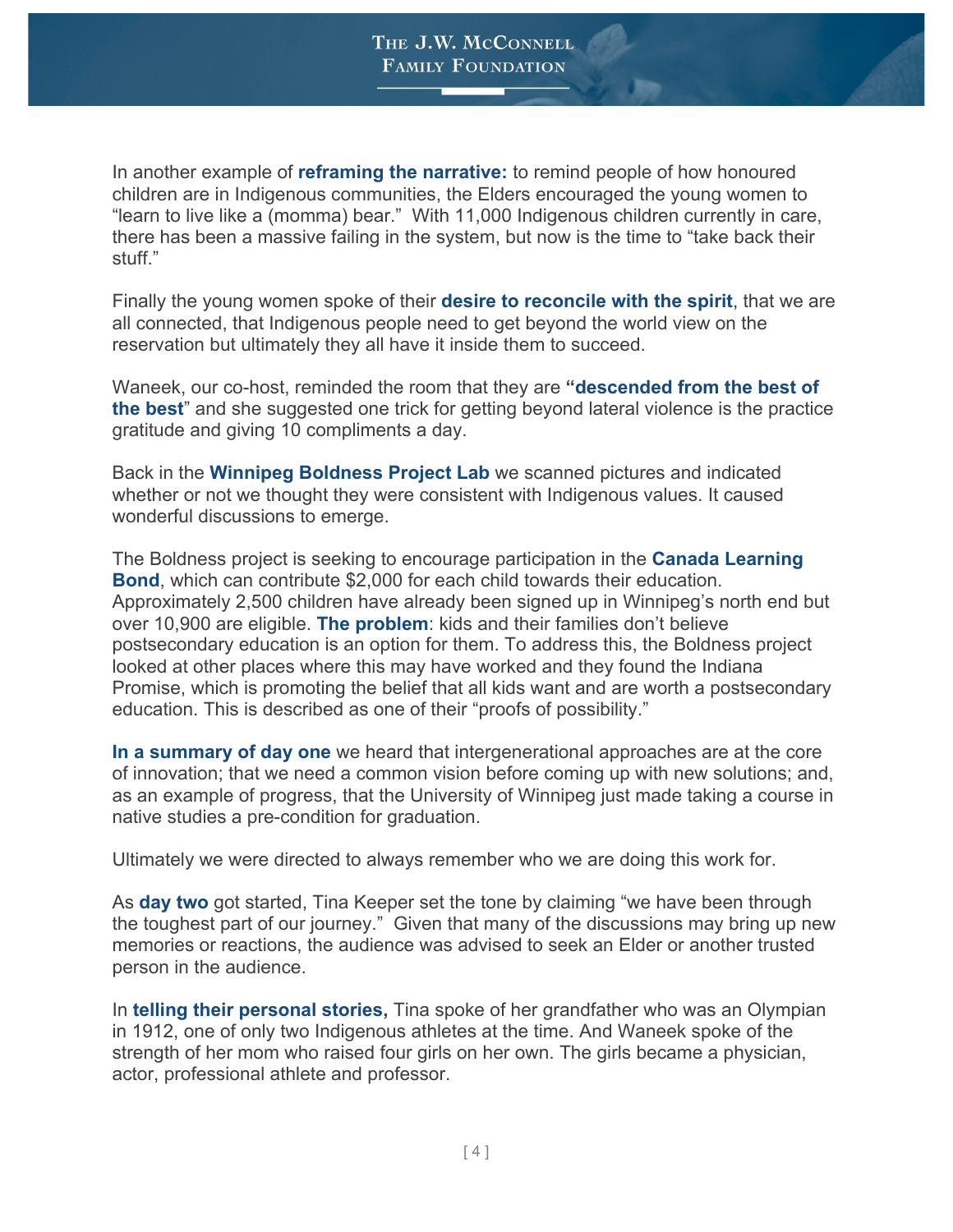Andrea – a member of the **NAFC youth executive** – introduced Justice Murray Sinclair by stating she feels the duty to take on the reconciliation work, which she wants to do, but she also asked the room for help; to share their stories; to be assured that the history is not forgotten but that there are new ideas and innovations yet to be realized.

After being honoured at an event the evening before, the room was treated to another presentation by **Justice Murray Sinclair.**

He alluded to chaos theory but was encouraged that this room "**came together to reset ourselves**" and that we must commit to doing it again and again, and to checking in on our vision, and adjust as necessary. That, indeed, innovation sometimes means evoking our old ways and thinking about how we can re-use them in new contexts.

He told an engaging tale about how as a young lawyer he was working on the **repatriation of the constitution** and his efforts to engage Elders in this work. After making a presentation, he sat back to see how the Elders could help him in his work. At the break he was set on the right path by the organizer.

"It's not about them fitting into what you presented, it's about you listening to what they have to say," said the organizer. After **two days** of listening he was directed to "take our constitution to them and get them to understand us."

He recoiled, as he felt he was not "trained or educated" on how to do this, and he then set about to leave the legal profession and return to carpentry.

**But one more consultation with an Elder saw him get back on course**. He learned that his education was only partially completed. That the legal education may have been done, but he had yet to learn how to be Anishnaabe; to be a good husband; to be a good father. "This is who you are (always) and your time as a lawyer is only one part of that," said the Elder.

Justice Sinclair told the Summit attendees: you must **make decisions based on your purpose** and who you want to be, and if that comes in conflict with your formal education, go with your teachings, go with your people.

Raven and Paul Lacerte then took to the stage to discuss their **Moose Hide Campaign,**  which was inspired by the white ribbon campaign but with a focus on ending violence against Aboriginal women and children.

**Raven's** talk was moving. She spoke about the experience of her mother, a residential school warrior, who suffered long-term consequences.

She told the story of going with her father to hunt a moose, skinning it and then cutting the leather into small squares – **25,000 of them** – for men to wear. This is meant to be a conversation starter about how we value and treat Aboriginal women in our country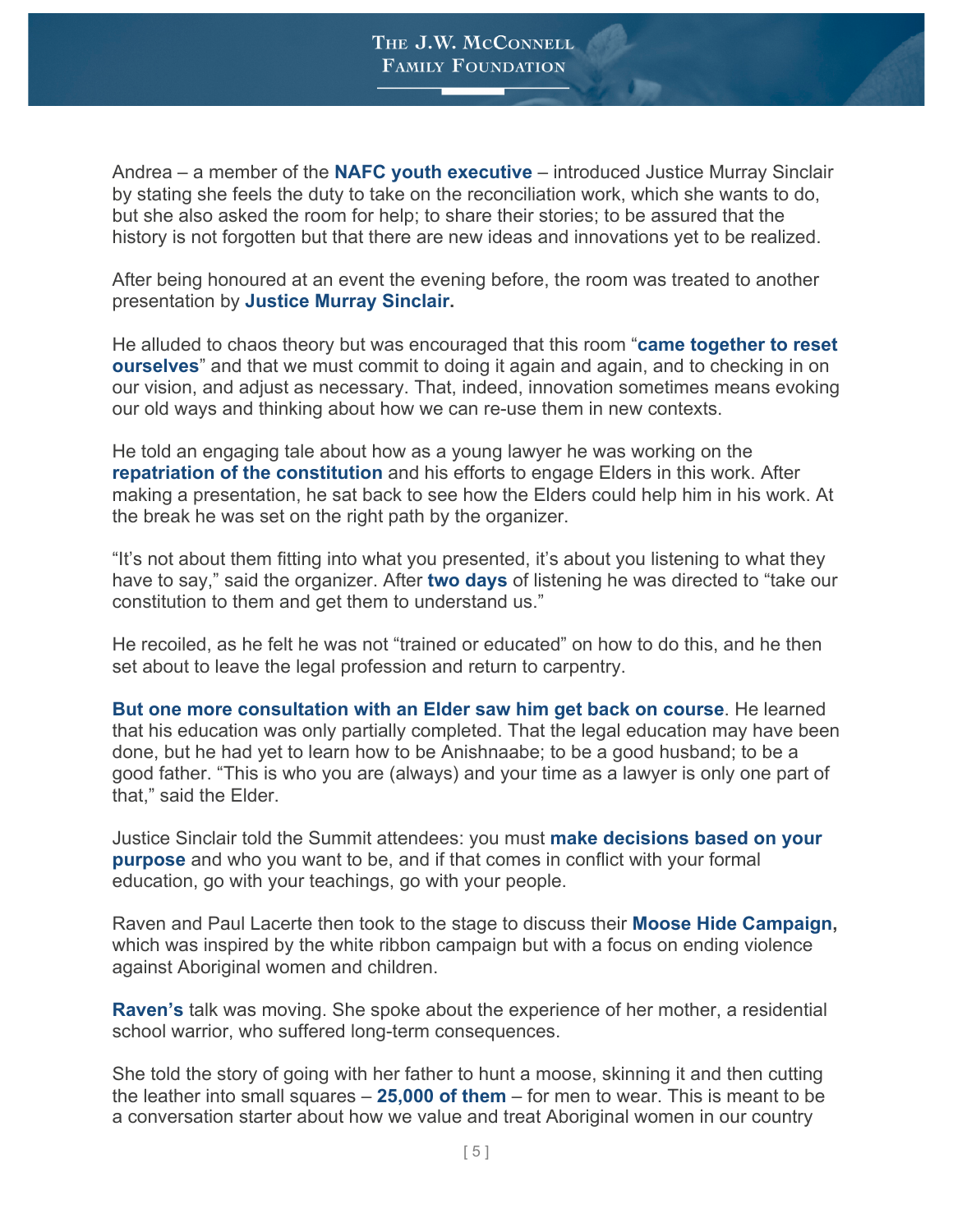and ultimately a way to end the violence. Their goal is to distribute 1 million squares; they have already distributed 100,000.

Paul, her father, asked us **do we have a Raven in our lives and if so, are we doing enough to keep her safe**? He urged us to create a new healing journey; practice intimacy and vulnerability; and make new spaces between children and parents that enable us reclaiming the relationships that were shattered.

He urged the men in the room not to fear the independence of the women in their lives and he issued a **challenge** for 1 million men to join him in a fast.

In the provocatively entitled "**dark side of social innovation**," Tim Draimin spoke about unintended consequences; user mal-intentions; and the value of end-user input when developing social innovations.

Dan McCarthy of WISIR acknowledged his role as a **translator** between the worlds of complexity and social innovation; the concept of "bounded rationality" and the importance of environmental stewardship, while acknowledging his privilege and humility.

Elder Peter encouraged us to "acknowledge yet not welcome the dark side." He spoke of the **gulf between new ideas and old wisdom** and encouraged us to be ever vigilant in keeping an eye on the consequences of our actions.

In speaking about **social spaces,** we learned about the critical work of Friendship Centres that create welcoming environments with trust and love that ultimately lead to social innovation.

Tonya Surman of the **Centre for Social Innovation** talked about creating spaces for love to emerge. The centre she has helped create is actually a space to forge community, which evolves into community capital, which they were able to turn into a community bond to fund their building. Their work in facilitating connections involves **revealing assets** in the eco-system through salad clubs, community summits and solutions circles, wherein people are encouraged to bring in self-interest to create collective interest.

Paul Lacerte spoke about his experience on the **B.C. Social Innovation Council** and how this multi-sectoral group was able to work together to create 11 recommendations they could all agree on. It wasn't easy. The urgency of their task, the egos and the resulting anxiety often split the group but they had hope in the promise of social innovation. One way they broke down silos between the for-profit and not-for-profit sector was through the creation of hybrid corporate legislation.

Paul encouraged us to **create loving spaces** in which to work and live. He and his team tried to create the most loving workplace any of them had ever worked in, based